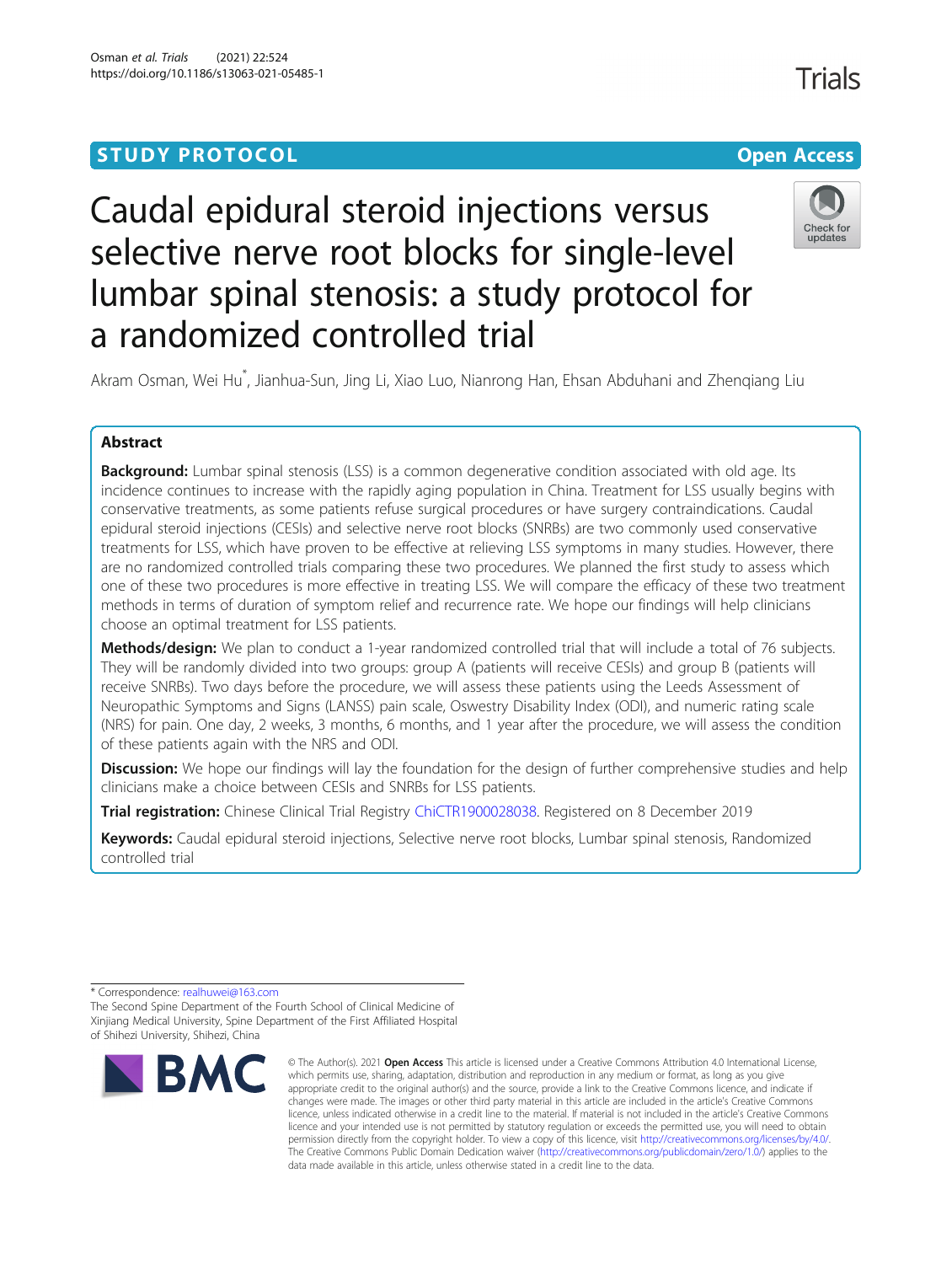### Background

Lumbar spinal stenosis (LSS) is a lower back condition where the central canal, lateral recess, or neural foramina becomes narrowed. Common LSS symptoms are lower back pain, burning pain in the buttocks or legs, weakness, numbness or tingling, and loss of sensation [[1\]](#page-7-0). However, some people with LSS may be asymptomatic. Other patients may have to lean forward to relieve pain while walking, but physical examination often fails to find positive signs [\[2](#page-7-0)]. LSS is typically caused by degenerative arthritis, and less common causes include space-occupying lesions and fibrosis. The prevalence of LSS is estimated to be 47.2%, and its classical symptoms are neurogenic claudication and lower back pain [[3\]](#page-7-0).

Given that the causes of LSS tend to differ among different patients, doctors need to determine how and why a patient develops LSS in order to formulate a treatment plan that works best for him/her. The main pathogenesis of LSS is inflammatory changes around the nerve roots, congestion, and edema, which is also an important cause of root pain and the theoretical basis for corticosteroid injection to improve clinical symptoms  $[4-6]$  $[4-6]$  $[4-6]$  $[4-6]$  $[4-6]$ . Ma et al. believed that long-term inflammation, chronic strain, ligamentum flavum, and facet hypertrophy reduce the normal space available for nerves in the spinal canal and result in direct pressure on nerve roots causing lower back pain [\[7](#page-7-0)]. Chagnas et al. pointed out that LSS is secondary to facet joint osteoarthritis, ligamentum flavum hypertrophy, and/or bulging of the intervertebral disc that leads to narrowing of the spaces around neurovascular structures of the spine [[8\]](#page-7-0).

To provide a scoring system that can guide LSS treatment and based on the pathogenesis and imaging characteristics of LSS, researchers have proposed the following grading system: grade 0—a normal intervertebral foramen; grade 1—mild foraminal stenosis with perineural fat obliteration in either the transverse or vertical direction; grade 2—moderate foraminal stenosis with perineural fat obliteration in both the transverse and vertical directions; and grade 3—severe foraminal stenosis with nerve root collapse or morphologic change [[9,](#page-7-0) [10](#page-7-0)].

Most patients seeking treatment for lower back pain have LSS. Treatments for LSS can be conservative and surgical. Conservative management is successful in most patients and is recommended as first-line treatment. Common conservative treatments for LSS include caudal epidural steroid injections (CESIs) and selective nerve root blocks (SNRBs). The reasons for their popularity among primary care physicians are as follows: First, compared with conventional surgical interventions, SNRBs and CESIs greatly reduce the time that physicians are exposed to X-rays, thus protecting their health. Second, SNRBs and CESIs are easy to perform and have a short learning curve.

The efficacy of CESIs has been demonstrated in many studies. Delport et al. analyzed 140 patients treated with epidural steroid injection (ESI) [[11\]](#page-7-0). Fifty-three percent reported improvement in their functional abilities and 74% were at least somewhat satisfied with ESI as a form of treatment. Fukusaki et al. conducted a prospective, randomized, double-masked trial evaluating the efficacy of ESI in 53 patients with LSS  $[12]$  $[12]$ . The patients were randomized into three groups: epidural saline injection, epidural local anesthetic, and epidural anesthetic plus steroid. They found that there was a significant difference in the efficacy of the different treatments at 1 month. However, after 3 months, there was no significant difference between the three groups, proving the short-term effect of ESI. Koc et al. reported findings from a prospective, randomized controlled trial of 33 patients comparing the effects of ESI and a conservative inpatient physical therapy program on pain and function for patients with LSS  $[13]$  $[13]$ . They found that the ESI group had significant improvement in visual analog scale (VAS) scores at the 2-week follow-up. They concluded that ESI and physical therapy are equally effective in treating LSS up to 6 months of follow-up, while ESI has better short-term efficacy.

A selective nerve root block (SNRB) is a minimally invasive procedure; a needle is inserted into the epidural space in the foramen at the suspected spinal level, and medications such as steroids and local anesthetics are then injected into the area of a specific nerve root  $[14]$  $[14]$ . This procedure is considered a very safe and effective treatment option for spinal neuropathy and chronic back pain [\[15](#page-7-0), [16](#page-7-0)]. Zhang et al. performed SNRBs in 56 LSS patients and found that 80% of them achieved excellent short-term surgery outcomes [[17\]](#page-7-0). Weiner et al. analyzed 30 patients with herniated discs who underwent nerve root blocks and noted immediate relief in 27 patients. During 1–10 years of follow-up, 22 patients (79%) experienced substantial and permanent pain relief [\[18](#page-7-0)]. Martin et al. retrospectively analyzed 30 (20 disc herniations, 10 foraminal stenoses) patients with minor sensory/motor deficits who were treated with a SNRB [\[19](#page-7-0)]. They found that 87% of patients had rapid and significant regression of pain in 1–4 days, and 60% had permanent resolution of pain. Therefore, they believe that SNRBs are very effective in treating lumbar neuropathy and recommend them as the treatment of choice for this condition.

Narrowing of the spinal canal caused by lumbar spine degeneration usually occurs slowly, over many years or decades. Substantial narrowing compresses the spinal nerves, which causes symptoms including pain at the early stage, and numbness and weakness of the extremities at the middle and late stages, severely affecting patients' quality of life. Therefore, doctors should aim for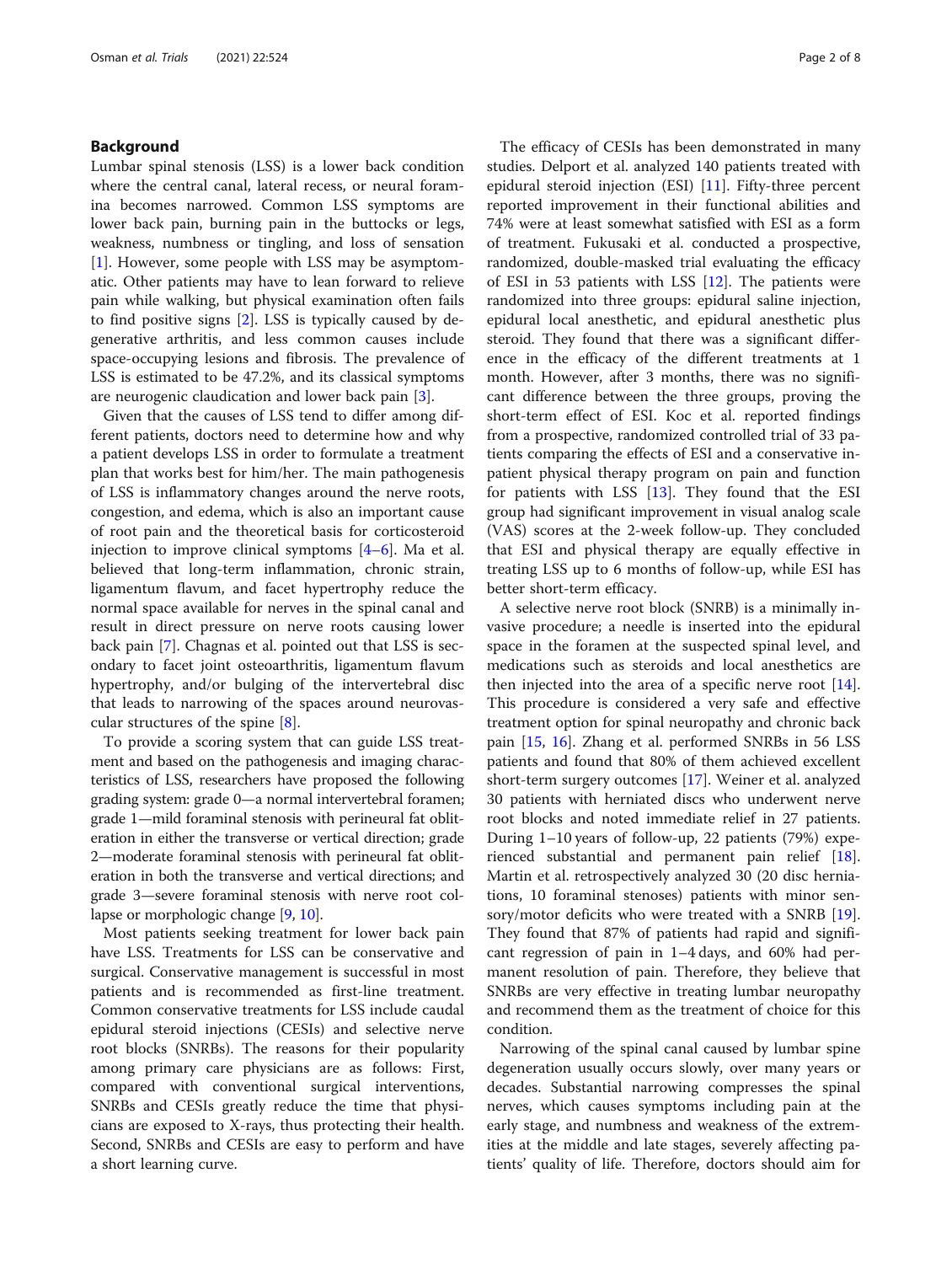early-stage interventions, offer effective treatments in the middle stage, and absolutely avoid late-stage surgery. In addition, it is recommended that patients in need of conservative treatments receive interventions as early as possible to prevent exacerbation of lumbar neuropathy.

It follows from the above that both CESIs and SNRBs can effectively relieve clinical symptoms and improve neurologic function in patients with LSS. SNRBs are different from epidurals. Instead of administering medication to cover all the nerve roots, selective blocks are performed to target a particular pinched nerve root. SNRB injections can therefore be performed to manage a specific area of pathology without causing damage to nearby normal nerve tissues.

To our knowledge, however, there have been no randomized controlled trials comparing the efficacy of SNRBs and CESIs. In clinical practice, primary care physicians often have to choose between a selective nerve block and a caudal epidural injection based on their own experience, as there is no guideline for them to refer to. To fill this gap, we plan to conduct the first study to compare the effects of SNRBs and CESIs on LSS. We will use outcome measures such as duration of symptom relief and recurrence rate to determine whether SNRBs or CESIs are more effective. We hope our findings will help physicians make a choice between SNRBs and CESIs for LSS patients.

#### Hypothesis

Our hypothesis is that SNRBs have a lower recurrence rate than CESIs in treating patients with single-level LSS.

#### Methods/design

This is a randomized controlled trial, aimed at comparing the recurrence rate of LSS following treatment with SNRBs and CESIs in patients with one-level LSS. This study was approved by the Ethics Committee of the Fourth School of Clinical Medicine of Xinjiang Medical University and will be conducted in accordance with the World Medical Association Declaration of Helsinki. This study is registered in the Chinese Clinical Trial Registry (Registration No. ChiCTR1900028038). Written informed consent will be obtained from all patients before initiating treatment.

Evaluation of the results and statistical analysis will be performed by professionals who are blinded to the group assignment. Participant flow is shown in Fig. 1. The study will last for 1 year. Patients will be randomly divided into two groups with patients in group A receiving a CESI and patients in group B receiving an SNRB.

The main outcome measures include the Leeds Assessment of Neuropathic Symptoms and Signs (LANSS) pain scale to determine whether the pain experienced is due to nerve damage, the Oswestry Disability Index

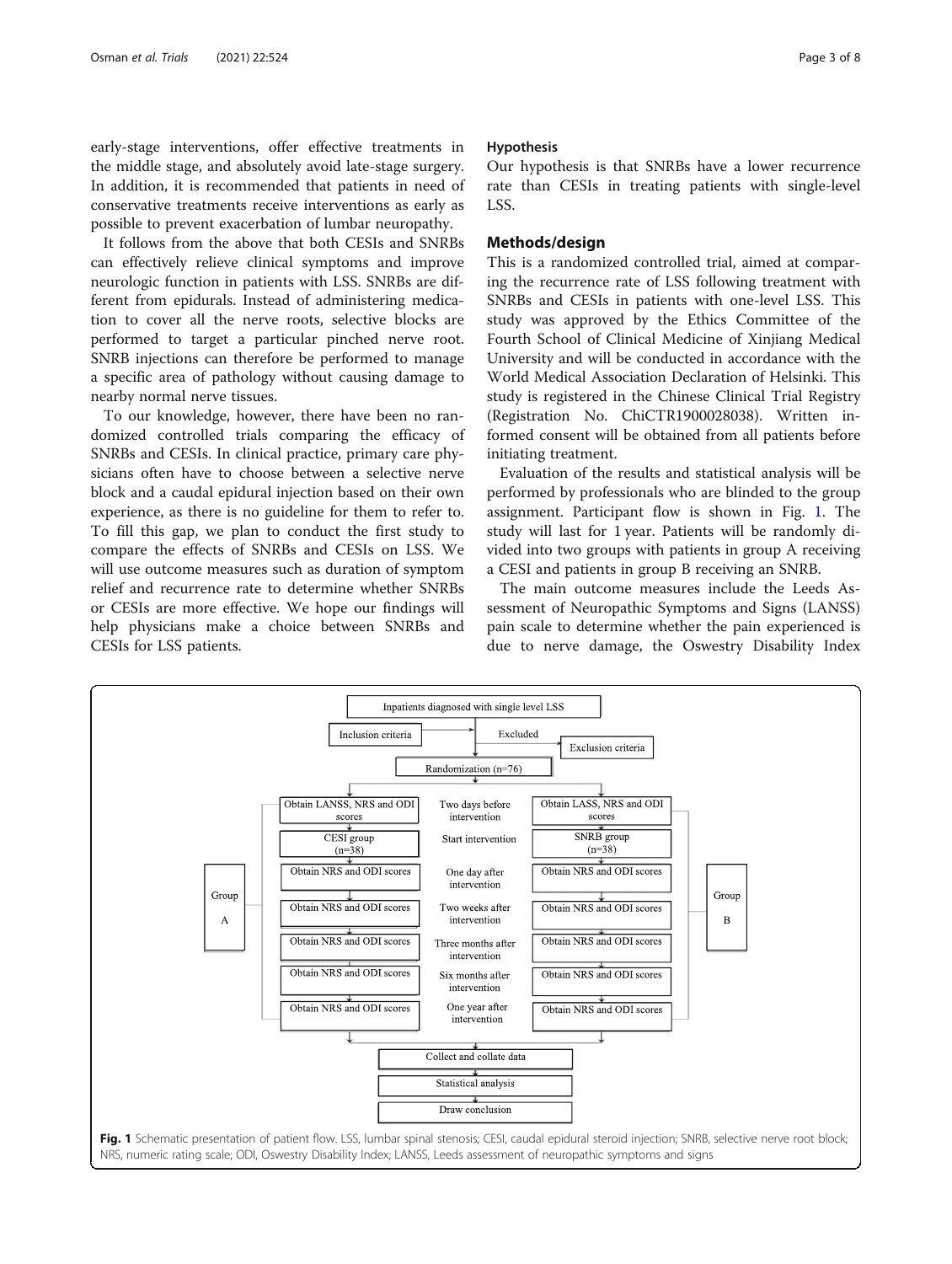(ODI) to assess functional status, and a numeric rating scale (NRS) for pain to evaluate pain intensity [[20](#page-7-0)]. Two days before the procedure, we will assess the condition of patients using the LANSS pain scale, ODI, and NRS for pain. One day, 2 weeks, 3 months, 6 months, and 1 year after the procedure, we will evaluate these patients again using the NRS for pain and the ODI.

### Recruitment

First, we will assess the potential candidates and inform them of our study procedure. We will randomly divide the eligible patients into two groups after obtaining written informed consent from each patient. Treatment will be given to each patient based on the group he/she is in.

#### Sample size

Because the present study is a clinical application, according to the actual situation, it is difficult to calculate the sample size by pre-experiment, so we finally decided that the sample size of this study was obtained from the previous relevant literature data. The sample size outcome effect size is based on studies found in the literature using the ODI and NRS scores [[21\]](#page-7-0). The mean change of ODI and NRS in group B is expected to be 93% and 0–1 scores, while in group A it is expected to be 80% and 3–4 scores. The sample size was calculated using the sample size formula for a quantitative equivalence trial:  $n = 2(Z_{\alpha} + Z_{\beta})^2 \delta^2 / (D - \Delta)^2$  (α = 0.05, β = 0.2). After we entered  $\delta$  of 2.17, D of 0.1, and  $\Delta$  of 1.2 into the formula, we found that it required 31 patients in each group. Given a loss to follow-up rate of 20%, approximately 76 subjects are required.

This experiment was conducted simultaneously in the Second Spine Department of the Fourth School of Clinical Medicine of Xinjiang Medical University and Spine Department of the First Affiliated Hospital of Shihezi University, and inpatients meeting the inclusion criteria were included in the study.

Since the LSS patient base of the above two departments is large enough to recruit subjects at the same time, there is no need to worry about the sample size. Some benefits can also be provided to patients participating in the study to supplement the sample size (such as free professional counseling, functional exercise instruction)

#### Inclusion, exclusion, and diagnostic criteria

The inclusion criteria are shown in Table 1. The exclusion criteria are shown in Table 2. All recruited patients who meet the diagnostic criteria for LSS will be screened for eligibility in strict accordance with the inclusion and exclusion criteria.

#### Table 1 Inclusion criteria

1) Lumbar MRI scan shows LSS at a single level (sagittal diameter of lumbar central canal < 13 mm; dural sac area <  $100$  mm<sup>2</sup>), with no prolapsed or sequestered discs.

2) Recurrent intermittent claudication and unable to walk long distances.

- 3) Aged 50–85 years and in need of pain relief.
- 4) Inflammation-induced pain.
- 5) Less than a 3-month history of radiating pain in the lower legs.

MRI, magnetic resonance imaging; LSS, lumbar spinal stenosis; LANSS, Leeds Assessment of Neuropathic Symptoms and Signs

### Diagnostic criteria

According to the "Clinical Guideline for the Diagnosis and Treatment of Degenerative Lumbar Spinal Stenosis by the North American Spine Society (NASS)" in 2011: Degenerative lumbar spinal stenosis describes a condition in which there is diminished space available for the neural and vascular elements in the lumbar spine secondary to degenerative changes in the spinal canal.

The main clinical symptoms include sacroiliac joint pain and sharp radiating pain in the lateral thighs, lower legs, and feet, as well as lower extremity numbness and decreased muscle strength. Some patients also experience intermittent claudication. Leg pain and weakness are precipitated by walking or standing for a long time and relieved with forward flexion, sitting, and rest.

Magnetic resonance imaging (MRI) represents the gold standard for the assessment of LSS: sagittal diameter of the lumbar central canal, 13–15 mm (abnormal), 10–13 mm (narrow), and < 10 mm (absolute stenosis); dural sac area,  $\langle 100 \text{ mm}^2$  (relative stenosis) and  $\langle 70 \rangle$  $mm<sup>2</sup>$  (absolute stenosis).

## Randomization and blinding

Dr. Jianhua Sun and Dr. Jing Li from the Spine Department of the First Affiliated Hospital, School of Medicine,

Table 2 Exclusion criteria

- 2) Allergic to contrast medium or drugs planned to be injected
- 3) Untreated local infection at the planned surgical site

4) Patients who cannot cooperate during the procedure or have a history of mental disease

- 5) Pregnancy
- 6) Receiving anticoagulant therapy

7) Congenital or surgical anatomical diseases which affect the safety and success of the procedure

- 8) Systemic infection
- 9) Severe respiratory or cardiovascular diseases

10) Immunosuppression

<sup>6)</sup> LANSS score  $\geq 12$ 

<sup>1)</sup> Patients unable or unwilling to receive treatment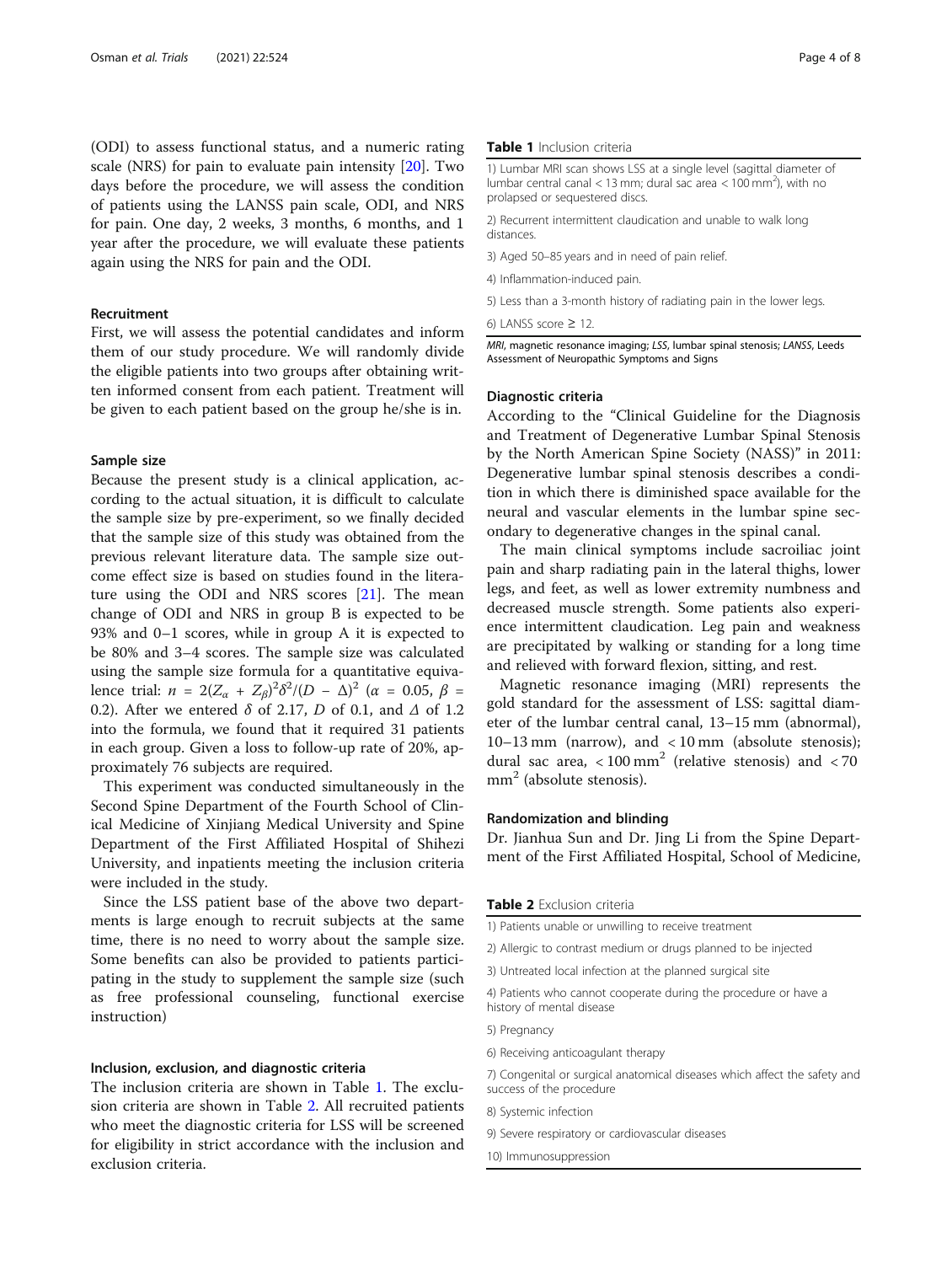Shihezi University, will use computer software to generate random sequences, which will be sealed in envelopes and concealed from recruiters and subjects. Ehsan from the Second Spine Department and investigator Akram are responsible for recruiting eligible patients. Zhenqiang Liu from the Second Spine Department will randomly assign recruited patients into two groups. In this study, we will use the single-blind approach in which the participant is unaware of which treatment he/she is receiving. The specific procedure performed will be kept hidden from all participants before unblinding.

We also plan to charge all subjects the same fee to ensure the nature of blinding. The specific fees charged are as follows: nerve blocks 86 yuan + 2 vials of triamcinolone acetonide injection (40 mg/ml, Kunming Jida Pharmaceutical Co., Ltd.), 18.98 yuan + 1 vial of lidocaine (20 mg/ml, Hebei Tiancheng Pharmaceutical Co., Ltd.), and 2.62 yuan  $+1$  vial of Omnipaque (300 mg I/ ml, GE Healthcare, Shanghai, China) (83 yuan). The total cost is 190.6 yuan.

#### Interventions

Patients will be randomly divided into two groups: group A (patients will receive CESIs) and group B (patients will receive SNRBs). Two days before the procedure, we will assess the condition of patients using the LANSS pain scale, ODI, and NRS for pain.

#### Technique for caudal epidural injections

The patient will be asked to lie in the prone position. A soft pillow approximately 10 mm thick is placed under the stomach area so that the sacrum is slightly elevated. The sacral hiatus is identified and marked on the skin. Following correct skin sterilization and draping, a surgeon will first practice inserting a 7-gauge spinal needle. A subjective feeling of "give" and loss of resistance suggests piercing the sacrococcygeal ligament.

An 18-gauge spinal needle is then introduced into the anterior wall of the sacrum. Care is taken to ensure that the needle shaft is at an angle of 90° to the skin surface. Once the needle reaches the periosteum, it is tilted towards the caudal vertebra and advanced upward for up to 5 cm into the sacral canal with an angulation of 30° to the surface. The hub of the needle is then attached to the syringe. Loss of resistance when pushing air is characteristic of entering the sacral canal. After removal of the stylet and guidewire, and aspiration to check for blood or cerebrospinal fluid, 0.2–0.3 ml of Omnipaque is injected to confirm correct placement. If the contrast agent can be seen in the epidural space as confirmed by X-ray imaging, the needle is correctly placed. A mixture consisting of 80 mg of triamcinolone acetonide and 2 ml of 1% lidocaine is injected [\[22](#page-7-0)–[24\]](#page-7-0).

#### Technique for nerve root blocks

The patient is placed in the prone position. The affected level is identified under C-arm guidance, and a horizontal line is marked at the level of the lower edge of the pedicle. After sterile preparation and draping, an 18 gauge spinal needle is inserted 0.5 cm below the marked line and 10 cm from the spinous process at an angle of 25–30° to the coronal plane and parallel to the intervertebral space on the axial plane. For local anesthesia, 1% lidocaine is injected when advancing the needle. Under C-arm guidance, the direction and depth of the needle are observed, and it is inserted where the nerve root exits. Anteroposterior and lateral X-ray imaging of the lumbar spine is performed again when inserting the needle through the intervertebral foramen. On the anteriorposterior view, the tip of the needle is placed approximately 0.5 cm beneath the corresponding pedicle. On the lateral view, the needle tip is positioned just below the pedicle and into 1/3 of the posterior aspect of the intervertebral foramen. Radiating pain along the nerve occurs if the nerve root is punctured. The patient is asked whether this is the site he/she experienced pain. Then, 0.2 to 0.3 ml of Omnipaque is injected into the nerve root sheath to clearly visualize the existing nerve root. When an adequate flow of contrast medium to the target area occurs, a solution consisting of 80 mg of triamcinolone acetonide and 2 ml of 1% lidocaine is injected [[25](#page-7-0)–[27](#page-7-0)].

#### Data collection

We will evaluate the treatment outcomes using the NRS and ODI 1 day, 2 weeks, 3 months, 6 months, and 1 year after the procedure. The treatment plan and evaluation of results are shown in Table [3.](#page-5-0)

# Outcome measures

Multiple outcome measures were utilized which included the NRS (0–10 scale) pain scale and the ODI on a 0–50 scale, with assessment at 1 day, 2 weeks, 3 months, 6 months, and 1 year after the procedure. The Oswestry Disability Index (ODI): back pain-related dysfunction will be assessed using the ODI. The ODI contains 10 questions about daily activities, including inventories of pain intensity, personal care, lifting, walking, sitting, standing, sleeping, sexual life, social life, and traveling. Each question is rated on a scale from 0 to 5 points; the lower the score, the less disabled the person is by the pain. The NRS represented no pain with a 0 and the worst pain imaginable with a 10. NRS is an instrument for the self-assessment of pain and comprises a scale with 0 and 10 at either end of a straight line. The participants marked a point on the line to indicate their level of average pain. The value and validity of the NRS and ODI have been reported [[28,](#page-7-0) [29](#page-7-0)]. The main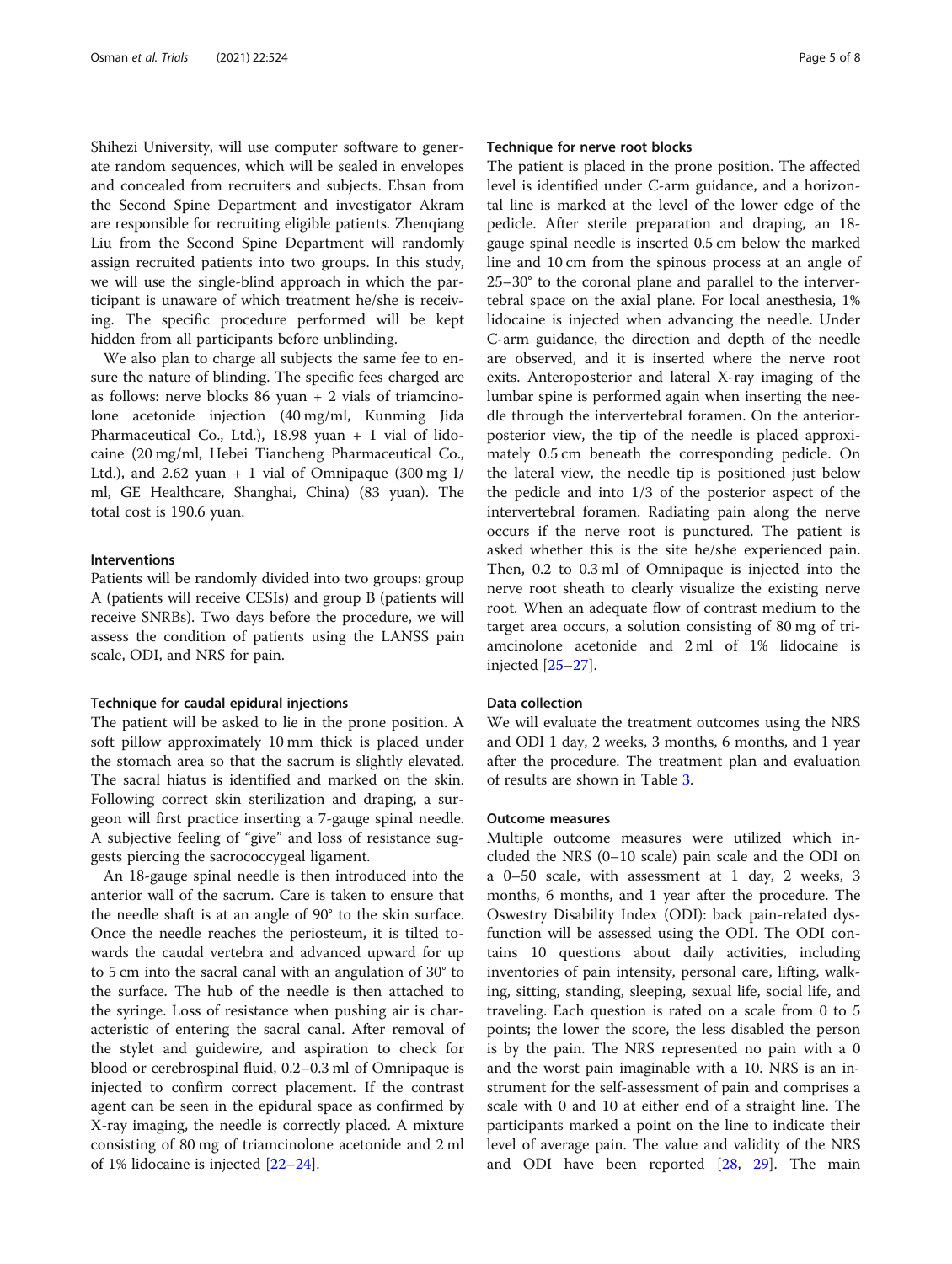| Data collection/recording                                     | Person in<br>charge          | <b>Observational phase</b>    |                             | Follow-up phase               |                                |                                |                              |
|---------------------------------------------------------------|------------------------------|-------------------------------|-----------------------------|-------------------------------|--------------------------------|--------------------------------|------------------------------|
|                                                               |                              | 2 days before<br>intervention | 1 day after<br>intervention | 2 weeks after<br>intervention | 3 months after<br>intervention | 6 months after<br>intervention | 1 year after<br>intervention |
| Obtaining informed consent                                    | Luo Xiao                     | $\times$                      |                             |                               |                                |                                |                              |
| Collecting patients' basic<br>information and medical history | Han Nirong                   | $\times$                      |                             |                               |                                |                                |                              |
| Screen patients for eligibility                               | Ehsan Abduhani $\times$      |                               |                             |                               |                                |                                |                              |
| LANSS pain scale                                              | Akram Osman                  | $\times$                      |                             |                               |                                |                                |                              |
| ODI                                                           | Akram Osman<br>Liu Zhengiang | $\times$                      | $\times$                    | $\times$                      | $\times$                       | $\times$                       | $\times$                     |
| NRS for pain                                                  | Akram Osman<br>Liu Zhengiang | $\times$                      | $\times$                    | $\times$                      | $\times$                       | $\times$                       | $\times$                     |

#### <span id="page-5-0"></span>Table 3 Treatment plan and evaluation of results

LANSS, Leeds Assessment of Neuropathic Symptoms and Signs Pain Scale; ODI, Oswestry Disability Index; NRS, numeric rating scale

outcome measures of the present study were ODI and NRS scores after follow-up and the final recurrence rate calculated according to the requirements. ODI and NRS scores were obtained by designated personnel after follow-up work. After obtaining the above two scoring data, the curative effect was evaluated according to the requirements of Table 4, and the recurrence rate was obtained. According to the ultimate purpose of this study, the recurrence rate plays a very important role in the outcome indicators. ODI and NRS also provide the basis for the final calculation of recurrence rate, which significantly affects the evaluation of the efficacy of each subject, and also plays a decisive role in the research results. Specific criteria for evaluating the efficacy are shown in Table 4.

#### Supervision, safety, and quality control

During the 1-year follow-up period, we will use paper case report forms and self-reported questionnaires to collect data. All data collection will be supervised in strict accordance with the standard procedure of the clinical trial center to ensure full compliance with International Council for Harmonization (ICH) standards and Good Clinical Practice (GCP) principles. Any patient who experiences adverse events such as worsening of clinical symptoms and loss of ability to perform daily activities during the study period will be fully evaluated by doctors' inquiries, physical examination, and imaging

|  |  | Table 4 Efficacy evaluation |
|--|--|-----------------------------|
|--|--|-----------------------------|

| Note: We will record the time a patient has recurrence and stop follow-up<br>CESI, caudal epidural steroid injection; SNRB, selective nerve root block; LS |
|------------------------------------------------------------------------------------------------------------------------------------------------------------|
| Relapse: NRS score $>$ 4 points or ODI score $>$ 70% or the use of<br>analgesics of the patient's own choice                                               |
| Effective: NRS score 2-4 points or ODI score 50-70%                                                                                                        |
| Marked effect: NRS score < 2 points or ODI score < 50%                                                                                                     |
| Cured: neither CESI nor SNRB cured LSS                                                                                                                     |
|                                                                                                                                                            |

CESI, caudal epidural steroid injection; SNRB, selective nerve root block; LSS, lumbar spinal stenosis; NRS, numeric rating scale; ODI, Oswestry Disability Index

studies. If the adverse event is believed to be caused by the intervention received, the treatment will be terminated and the patient will be offered symptomatic treatment. We will analyze relevant data on adverse events and LSS interventions to improve treatment. All adverse events will also be reported to the investigators. Given the short period and low risk of our study, we did not set up a Trial Steering Committee. Any unexpected events will be directly reported to the investigators for advice. There is no interim analysis was set in this protocol, and WH and AO will have access to decide whether to make the final decision to terminate the trial.

For the control group and the experimental group, other treatments allowed for the patients are as follows: (1) both groups can be given routine nursing treatment in Department II of Spine of Traditional Chinese Medicine Hospital of Xinjiang Uygur Autonomous Region, including daily inquiry of patients' condition, pain improvement, and care for patients. (2) Acupuncture and moxibustion treatment of lumbar spinal stenosis was performed by a doctor designated by the Acupuncture and Moxibustion Department of the said hospital. Standardized acupuncture and moxibustion treatment of lumbar spinal stenosis was adopted, that is, acupuncture and moxibustion treatment was the same for all subjects. (3) The massage treatment of lumbar spinal stenosis was performed by the designated physician in the Department of Massage of the said hospital. The standardized treatment of lumbar spinal stenosis with acupuncture and massage was used, that is, all subjects had the same massage treatment. (4) The treatment can be performed by the designated nurse of Department II of Spine and ensure that all subjects are electrically treated in the same position. The other treatments allowed are traditional Chinese medicine treatment, which can play the role of adjuvant treatment, and the two groups of patients received the same treatment. As a result, the effect of the above treatment on the experimental results can be avoided. For the control group and experimental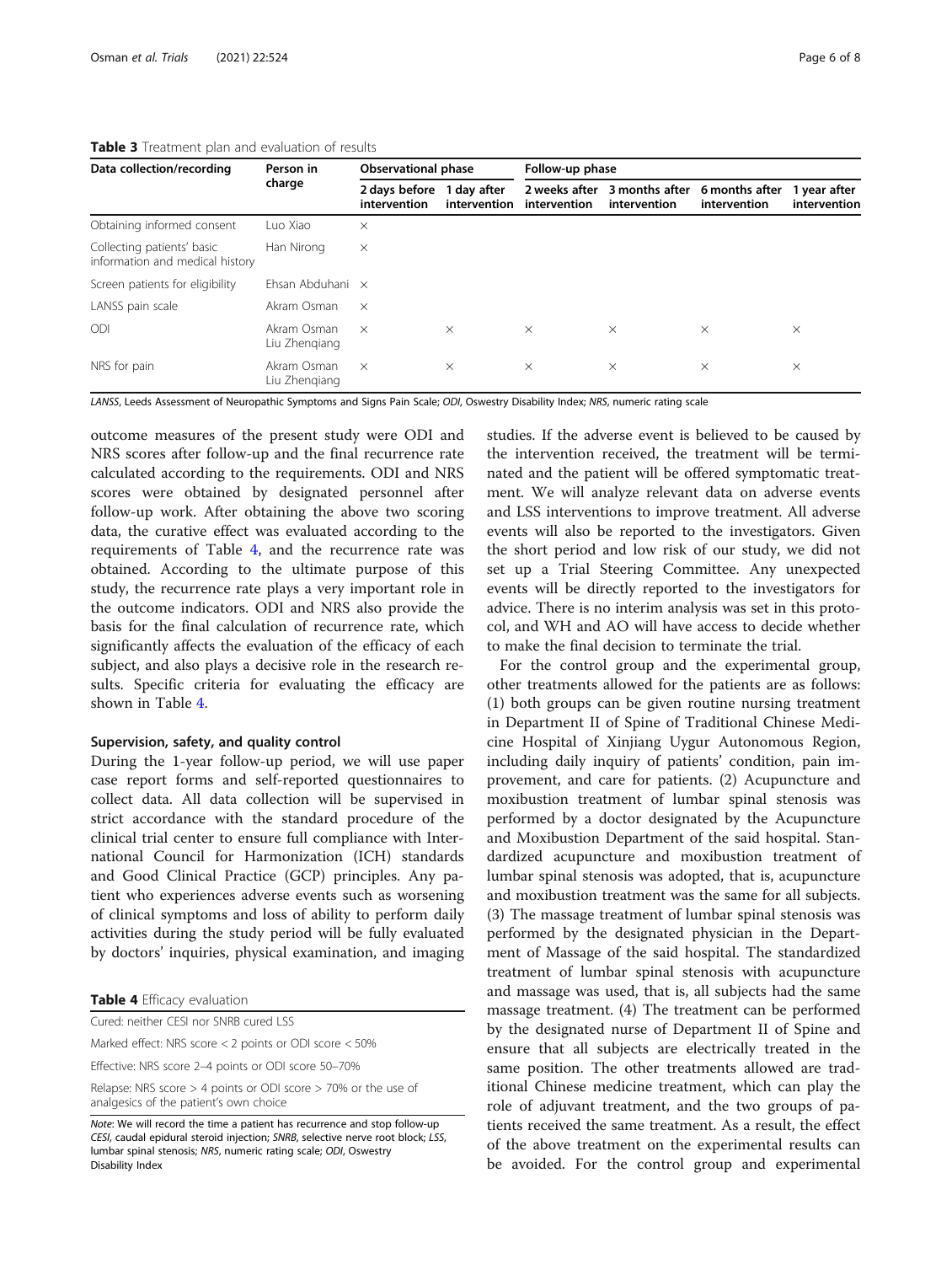group, the other treatments prohibited from the patients are as follows: (1) In the course of the experiment, other invasive treatments for lumbar spinal stenosis were performed, (2) It is forbidden for the subjects to take drugs that can improve the clinical symptoms of lumbar spinal stenosis. (3) Patients were not allowed to receive other treatments for lumbar spinal stenosis without the consent of the researcher. (4) They took related analgesics by themselves.

Xiao Luo, a physician of Spine Department II, had an informed conversation with the subjects 2 days before the operation and obtained consent from the subjects. After Dr. Luo Xiao obtained the informed consent from the subjects, Nianrong Han, a physician of Spine Department II, asked the subjects for the basic information and related medical history of the patients required for the experiment, which was also completed 2 days before the operation. Ehsan Abduhani, a physician of Spine Department II, checked whether the subjects met the prescribed criteria 1 day before the operation and finally determined whether they were included in the experiment. Researcher Akram Osman completed his work of LANSS scoring 2 days before the operation after Dr. Luo Xiao and Dr. Han Nianrong completed their work. After then, Akram Osman and Zhengqing Liu completed the follow-up collection of ODI and NRS. It should be noted that for the same subject, the same person should always follow up and collect data, which cannot be carried out alternately. The follow-up collection of data must be completed within 24 h on the specified date. Akram Osman is responsible for sorting and inputting the collected data into the designated data collection table and setting the password to save independently. This work is completed within 24 h after receiving the data.

#### Dropouts and loss to follow-up

All patients have the right to drop out of the study at any time. If a patient chooses to discontinue participation, we will withdraw consent from this patient and terminate the study. The chief investigator can also terminate a subject's participation if he/she breaks the rules governing this study or has severe adverse events. Data on these subjects will be excluded from our final analysis.

#### Statistical methods

Two investigators will use EpiData 3.0 for data entry. SPSS18.0 will be used to analyze all data. All patients' demographic and clinical characteristics (e.g., gender, age, and weight) will be subject to descriptive analysis. Quantitative data will be expressed as mean ± standard deviation, medians, and ranges, while qualitative data will be expressed as frequency and percentage. A chisquared test will be used to compare the incidence of adverse events between patients in the two groups.

#### Publication of study results

The study results will be published in relevant medical journals. The chief investigator together with the members of the research management team and other investigators will write the manuscript and submit it to a journal for publication.

#### **Discussion**

Both SNRBs and CESIs have proven efficacy against LSS. However, there are no studies comparing the effectiveness of these two treatments in LSS. In clinical practice, primary care physicians often have to choose between these two procedures based on their own experience as there is no guideline for them to refer to. Such subjectivity raises the risk of adopting a suboptimal treatment plan for a patient, which can result in less than desirable outcomes and increase the uncertainty surrounding the prognosis of patients. In severe cases, treatment can fail, increasing patients' pain and economic burden. To avoid patients receiving inappropriate treatment, we evaluated the effects of SNRB and CESI treatment for LSS. We will divide recruited LSS patients into two groups and offer them either SNRBs or CESIs. Data including duration of symptom relief and time to relapse in patients in the two groups will be recorded, and the recurrence rate will be calculated to determine whether SNRBs or CESIs are more effective in relieving patients' symptoms long term. We hope our findings will provide a reference for physicians and help them make a choice between SNRBs and CESIs for LSS patients based on scientific and clinical evidence so that these patients can receive optimal treatment with maximal efficacy.

#### Trial status

The version number of this protocol is no. 3.0, date: 2020-1-28. The date of subject start recruitment is 2020- 4-16, and we expect to complete all research processes by the end of 2021.

#### Abbreviations

LSS: Lumbar spinal stenosis; LANSS: Leeds Assessment of Neuropathic Symptoms and Signs; ODI: Oswestry Disability Index; NRS: Numeric rating scale

#### Acknowledgements

The Second Spine Department of the Fourth School of Clinical Medicine of Xinjiang Medical University; Spine Department of the First Affiliated Hospital, School of Medicine, Shihezi University.

#### Authors' contributions

HW and AO conceived and designed the study and wrote the manuscript. AO and EA recruited the subjects. SJH and LJ generated the randomized sequences and evaluated the research results. LX reminded the subjects of matters requiring attention and obtained their informed consent. HNR